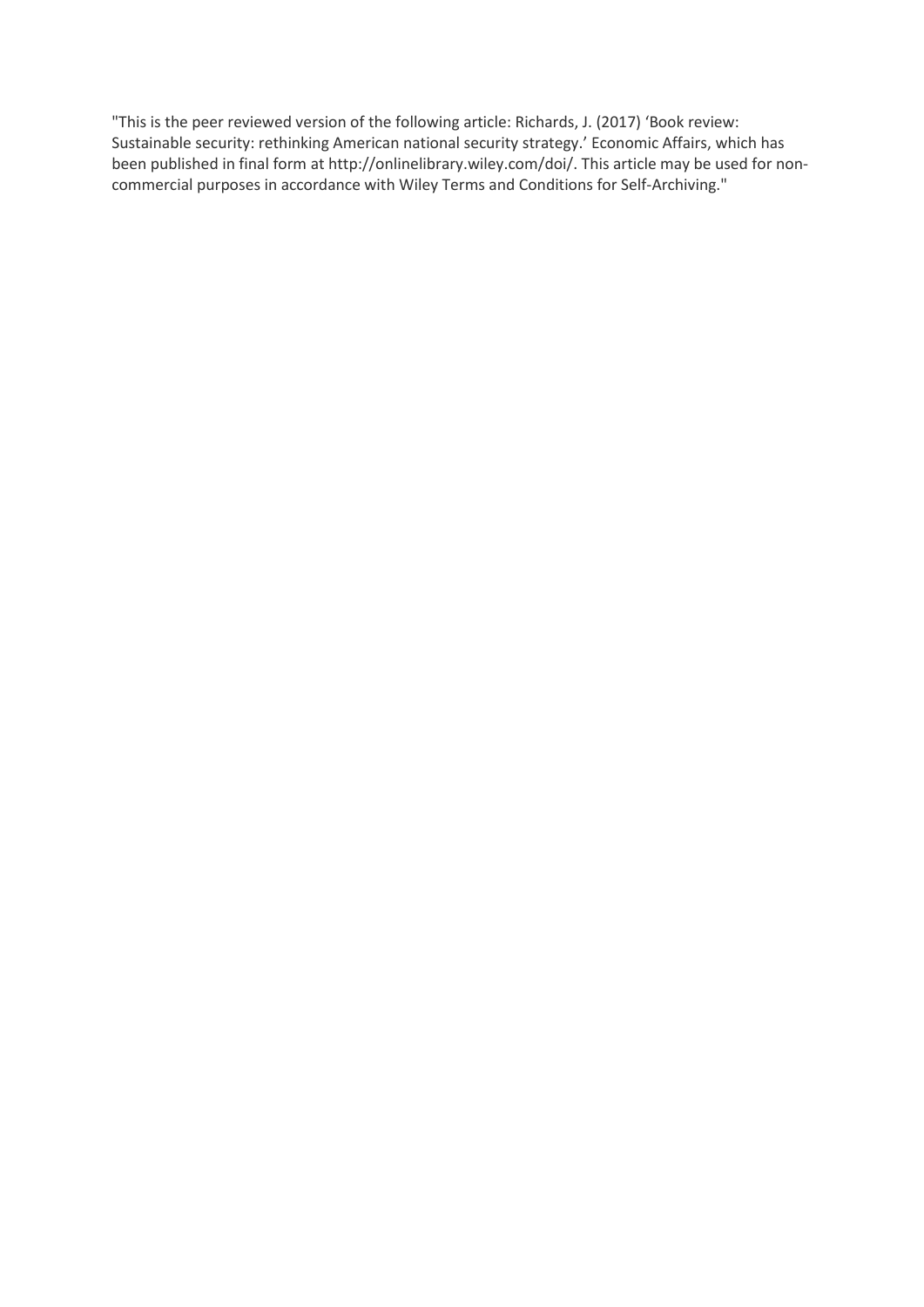## **Sustainable Security: Rethinking American National Security Strategy**

edited by Jeremi Suri and Benjamin Valentino. Oxford University Press (2016), 432 pp. ISBN: 978-0190611477 (hb, £64.00); 978-0190611484 (pb, £16.99).

One might suppose that a book entitled *Sustainable Security* is about environmental factors, such has been the normative use of that word in recent times. Rather, this volume considers how the US could or should sustain its security posture financially in the very uncertain security landscape we are now experiencing. Although this edited volume was compiled before Donald Trump secured the presidency in the US, the range of issues and debates it raises could hardly be more prescient given the way that global politics has unfolded at the end of 2016 and beginning of 2017. This is a most useful volume of essays for students and observers alike, not only those concerned with security studies but also those with an eye to global geopolitics and economics, such is the breadth and importance of the issues tackled.

The central premise of this book is actually quite close to the range of difficult questions that Trump has raised in the early weeks of his presidency, even if the prescriptions offered do not always match those of the new president. In her chapter assessing the US's defence relationships with allies in East Asia, Jennifer Lind nicely encapsulates the range of dilemmas currently faced by policymakers in the US and indeed across the Western world. In the current political and economic climate, which can be characterised by worsening financial constraints and a more complex and heterogeneous competition between threat-actors, should the US retrench from its grand strategy of 'deep engagement' or should it maintain its dominant defence capability in ensuring global peace and security? If it chooses the latter, how does it avoid a galloping and ultimately unsustainable defence budget; a tendency by allies to 'free ride; and a defence posture that is increasingly out of step with the complexity of threats faced?

The book is divided into two sections, with 13 chapters in total from an impressive range of academic commentators. The first section deals with broad questions of American military strategy and policy going forward, with chapters on the economic and fiscal difficulties of remaining a global power by Kirshner, Williams, Suri, Hall, Drezner and Hite-Rubin; questions of institutional reform within the American security agencies addressed by Inboden; and the question of climate change, and the potentially existential threat it will pose, by Busby. The second section of the book deals with the particularly important question, raised notably in recent times by Donald Trump, of whether and how the US deals with allies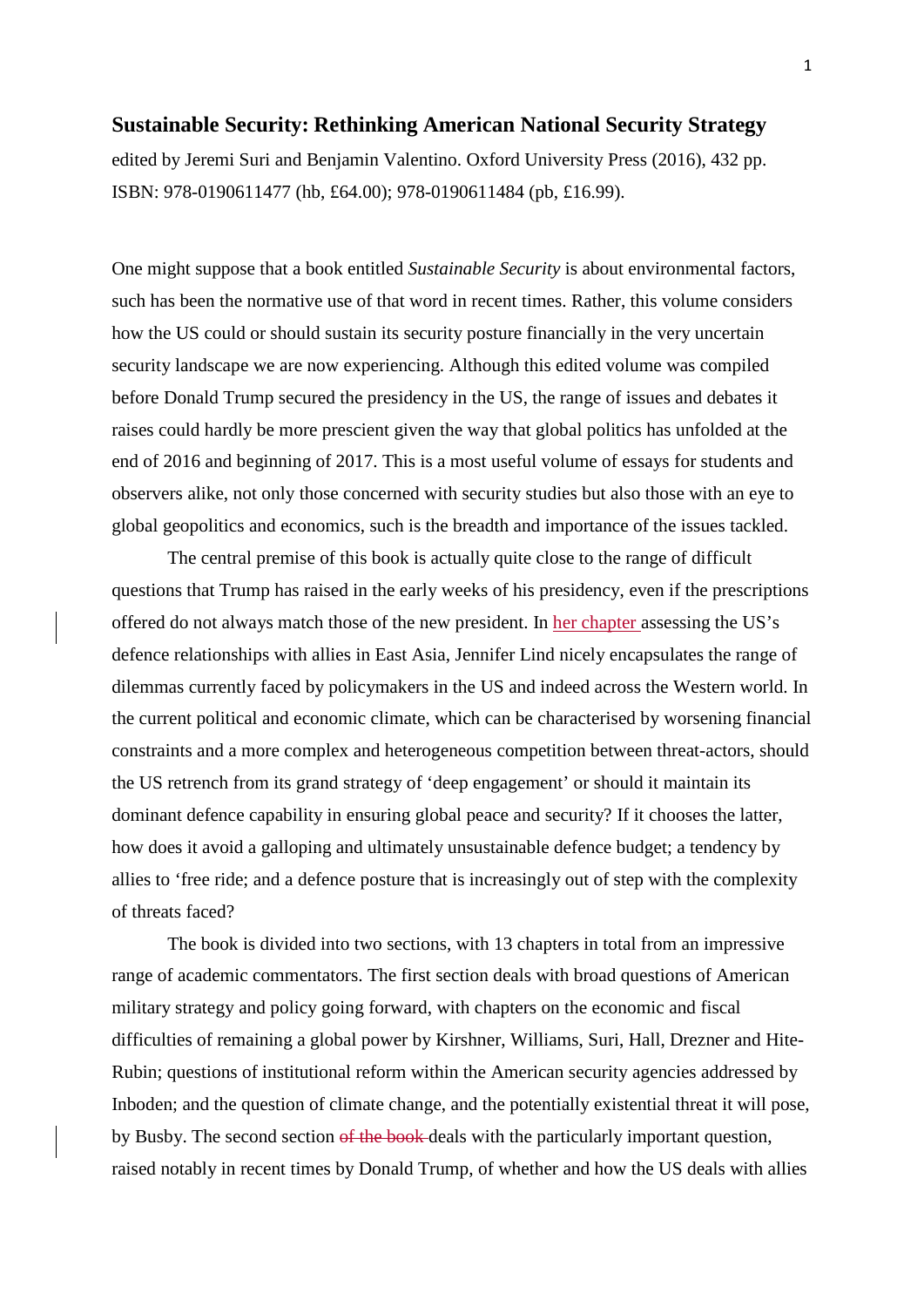and regional defence relationships. Questions concerning the Middle East, East Asia, Afghanistan, Europe and the NATO alliance are discussed variously by Valentino, Wohlforth, Lind, Ganguly, Cronin, Byman and Moller.

Given the complexity of the environment, it is unsurprising that what results in this book is a range of arguments and suggested strategies which do not always agree with one another. Trump's reassertion of primary American rights among allies and competitors, as characterised by his difficult questions on declining European contributions to NATO, might suggest a strategy of retrenchment on defence commitments around the globe. And yet the policy – insofar as it can be determined – seems to be characterised most recently by a proposed *increase* in defence spending and a more assertive military involvement in international crises.

There is broad agreement in the book that the world is becoming more heterogeneous in terms of economic, military and political power, and that this poses existential questions of the US's 'global constabulary' role. Kirshner suggests that China and Europe will inevitably achieve economic power parity with the US in time, and this will inevitably cause a rethink in the strategy. However, Inboden warns against dangerous US 'declinism' and suggests that competing powers are a very long way from challenging the US's dominance. On the threats itself, Wolhforth puts forward a convincing argument that both terrorism and Russia are more paper tiger than existential threat, and that this allows for a continued policy alternative of 'muddling through' with little change to the strategy.

There is no doubt that the US continues to spend nearly half the planet's total defence budget, and spends as much as the next eight biggest defence spenders combined. At the same time, Williams reminds us that, following the 2007 financial crash, national debt is almost at historically unprecedented levels. Given that raising taxes or cutting social security are both politically unpalatable (although Trump might offer some leeway on the latter), cutting the massive defence budget seems inevitable. Hall, meanwhile, suggests that the problem is not so much financial as ideological: the grand strategy vision of the US's place in the world seems increasingly 'indefensible'.

There is some interesting and detailed lateral thinking in this book about defence policy, in that the challenge may not be so much about simply cutting defence budgets as, but perhaps about thinking more creatively and working smarter with what is left. This reflects much recent strategising byin Western governments about developing armed forces which can be deployed and reconstituted in more flexible, dynamic, and – crucially – more costeffective ways. It also speaks to a more intelligent and nuanced relationship with allies,